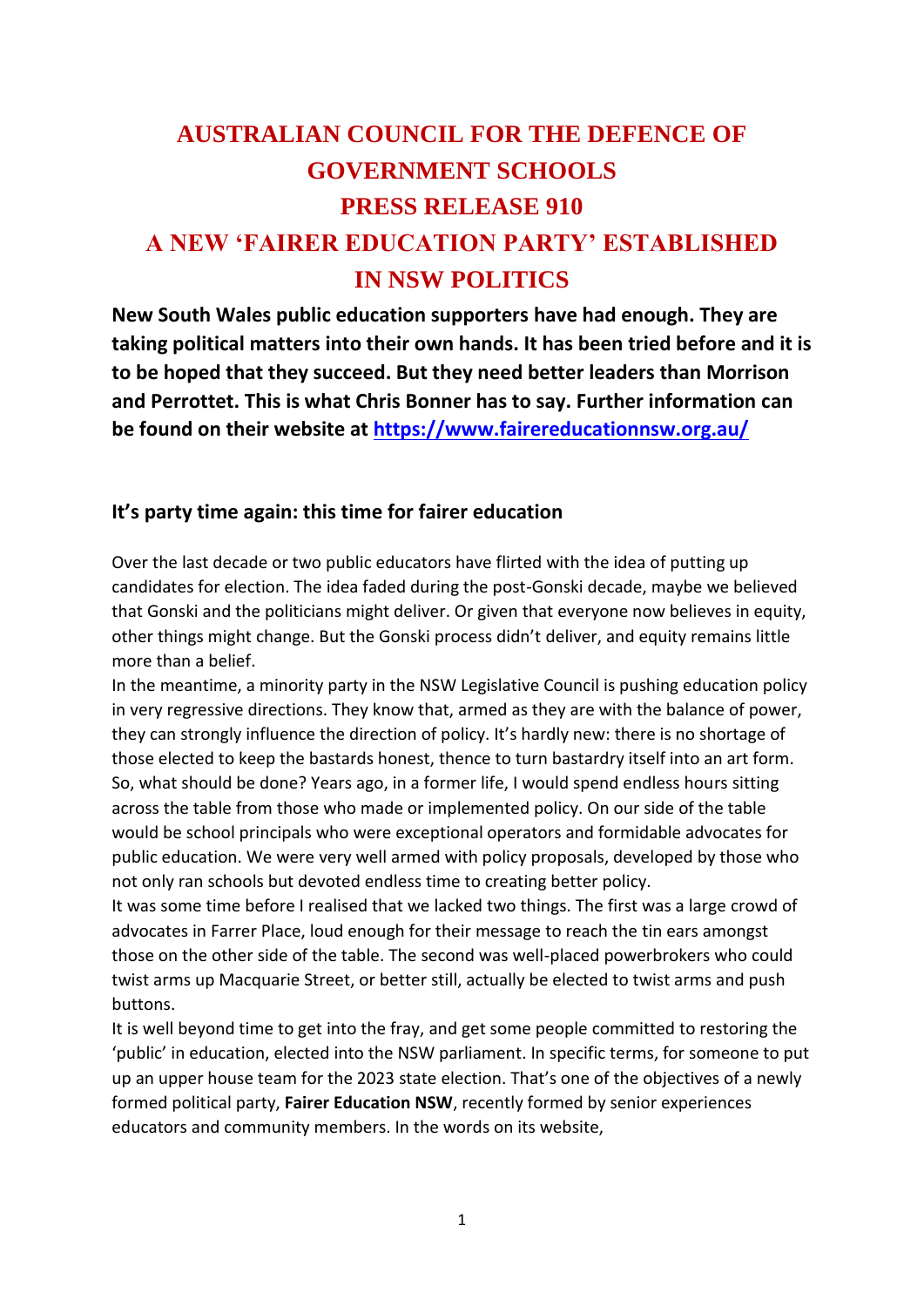'*In 2021, Fairer Education NSW is launching a campaign to contest seats in the NSW Upper House at the 2023 state election. Fairer Education NSW intends to become a force for significant advocacy in NSW public schools, and to promote public education as a first choice for high quality, secular and comprehensive education.* 

*Their immediate need is to attract at least 1000 members, by January next year, so they can* 

*establish as a registered political party in NSW. There is no impediment for anyone to join providing they are enrolled to vote in NSW, are at least 18 years old, have lived at their present address for at least one month, and are not a member of another party.*

At a pinch that probably describes the readership of the Save Our Schools Website. But the appeal has to go wider. Current NSW teachers and staff are free to become members of Fairer Education NSW, as the NSW Department of Education's Employee Code of Conduct allows employees to freely belong to any political party. Membership of Fairer Education NSW is free of charge. What the founders of Fairer Education NSW would like is for those interested to check out their website, Fairer Education NSW, and share the news with all likeminded people.

You can find out a lot more on the website, including some of the people involved, policies, membership etc. I've referred to 'they' when it should be 'we', as I joined up in late August. I confess to being a compulsive non-joiner of organisations, but this one is an exception. Already I've been a member of this group for much longer than my ten days as a member of the Tumut branch of the ALP in 1971.

The Fairer Education NSW party seems like the right thing at the right time. Given the tenor of the times some might say it could be better to support independents rather than a political party, but I feel the advantages of scale and the right branding strongly favours the party idea. I also feel that the candidates selected, whenever that is, will be absolutely committed, high profile, with excellent networks.

Yes, it is currently hard to get oxygen for any issues other than COVID, submarines or global heating (a tick for the last one) – but that won't always be the case. The pandemic has raised awareness of the need for better social policy, with a collective focus.

Fairness in education should always be a priority. I've just spent the last 18 months coauthoring a book on the post-Gonski era, a period in which so many indicators point to a slow-moving but inexorable disaster in school equity and fairness. The last chapter of the book includes a 'what if we do nothing' section. At so many levels, doing nothing isn't an option.

I know it's been said before, but if not this, then what; if not now, then when?

Chris Bonnor is co-author, with Tom Greenwell, of the provisionally titled Waiting for Gonski, how Australia failed its schools, forthcoming from New South Publishing, February 2022. He was President of the NSW Secondary Principals' Council, 2001-2005.